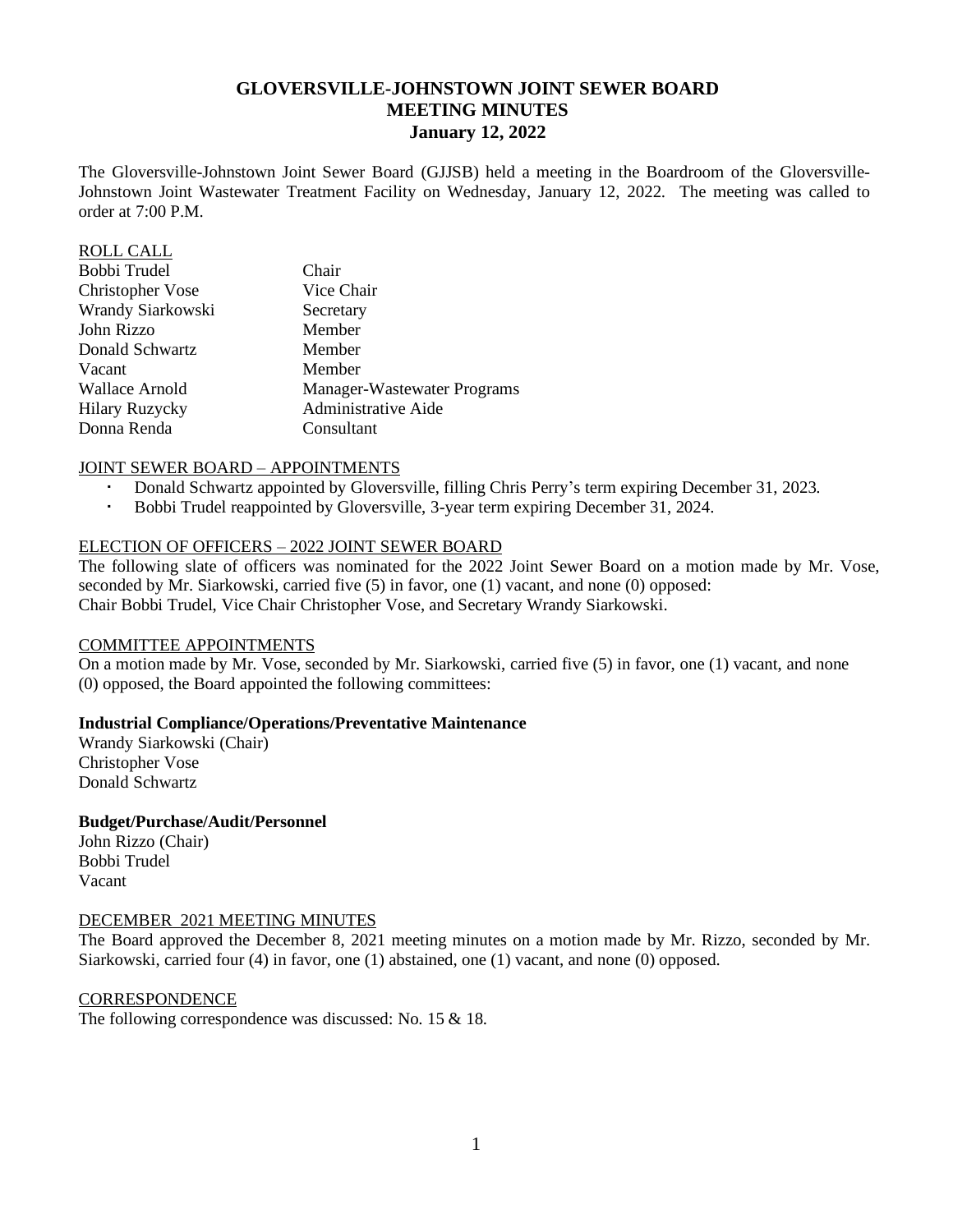# PLANT OPERTIONS

## **Chemical Pilot Study**

Plant Manager Arnold reported a satisfactory rating was received from NYS DEC for the CAST process site inspection conducted on December 7, 2021. DEC agrees that efforts to control odors under the chemical pilot study have been successful. DEC requested submittal of Water Treatment Chemical (WTC) Notification Forms for potassium permanganate and sodium hypochlorite, as well as additional data on chemical dosages. Manager Arnold submitted the required WTC forms and is working to gather the chemical data.

## BUDGET/PURCHASE/AUDIT

## **Policy Review**

Consultant Renda noted she completed an annual review of the facility's internal and required policies. All policies are up-to-date with no changes recommended at this time.

#### PERSONNEL

## **Employee Assistance Program**

Administrative Aide Ruzycky requested Board approval for the Employee Assistance Program contract renewal with St. Mary's Healthcare at the cost of \$425.00 per year. The program provides early intervention and counseling services for employees and their immediate family members. On a motion made by Mr. Siarkowski, seconded by Mr. Vose, carried five (5) in favor, one (1) vacant, and none (0) opposed, the Board approved renewal of the Employee Assistance Program contract with St. Mary's Healthcare at the cost of \$425.00 for 2022.

## ATTACHMENTS

#### **Resolution No. 2022-01**

On a motion made Mr. Vose, seconded by Mr. Rizzo, carried five (5) in favor, one (1) vacant, and none (0) opposed, the Board approved Resolution No. 2022-01. *Designate Banks and Appoint Bank Account Signatories.* 

### **Resolution No. 2022-02**

On a motion made Mr. Siarkowski, seconded by Mr. Vose, carried five (5) in favor, one (1) vacant, and none (0) opposed, the Board approved Resolution No. 2022-02. *Closing Books for Fiscal Year 2021.*

#### **Resolution No. 2022-03**

On a motion made Mr. Rizzo, seconded by Mr. Vose, carried five (5) in favor, one (1) vacant, and none (0) opposed, the Board approved Resolution No. 2022-03. *Transfer from the Capital and Equipment Reserve Account to the General Fund Account.*

Wastewater Programs Report, Annual Trends/Comparison Report, and 2021 O&M Expenditure Reports were reviewed per Attachments No. 4, 5, & 6.

O&M purchase orders and disbursement sheets totaling \$316,413.28 were approved for payment on a motion made by Mr. Siarkowski, seconded by Mr. Vose, carried five (5) in favor, one (1) vacant, and none (0) opposed.

## OLD BUSINESS

#### **Staffing**

Plant Manager Arnold reported no applications were received for the open position of WWTP Maintenance Supervisor. The Maintenance Department is currently operating with only two (2) employees. It was agreed that Manager Arnold should investigate hiring a regular maintenance mechanic at this time.

Manger Arnold noted Civil Service Exams for the vacant office positions are scheduled in early 2022.